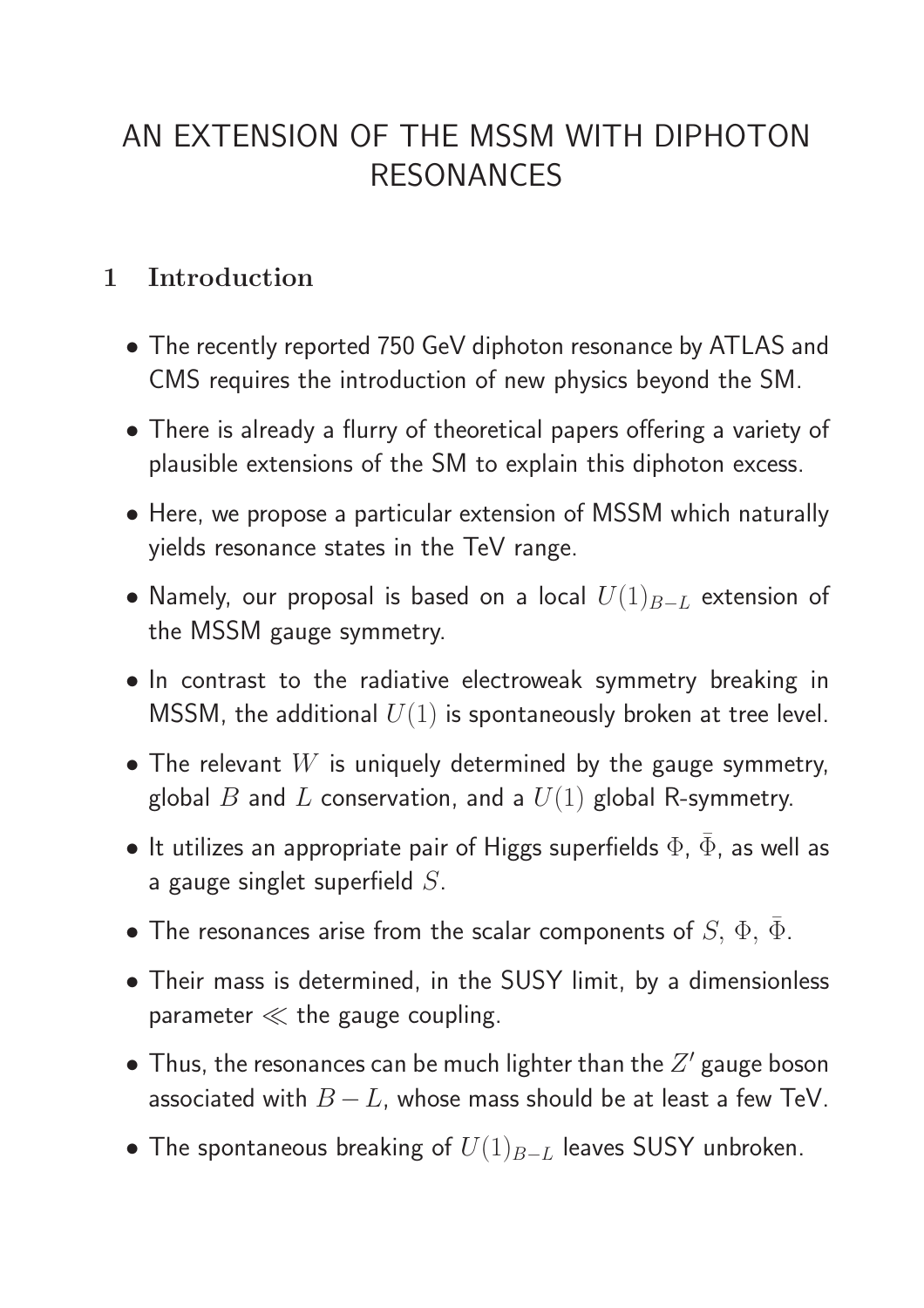- The symmetry breaking scale  $M$  may be much larger than the soft SUSY breaking scale.
- $\bullet$   $W$ 's of this type have previously been employed in the construction of SUSY hybrid inflation models.
- The scalar component of  $S$  acquires a non-zero VEV proportional to  $m_{3/2}$  after SUSY breaking.
- This has been utilized in the past to resolve the MSSM  $\mu$  problem.
- Here we also use this  $\langle S \rangle$  to provide masses to vector-like fields which play a role in the production and decay of the resonances.
- The R-symmetry protects  $S$  from acquiring arbitrarily large mass.

## 2 The model

- The new local  $U(1)_{B-L}$  symmetry is to be spontaneously broken at some scale M.
- We prefer to implement this breaking by a SUSY generalization of the Higgs mechanism.
- Motivated by MSSM, we require that  $W$  respects the global  $U(1)_B$  and  $U(1)_L$  symmetries and a global  $U(1)$  R-symmetry.
- The full renormalizable superpotential is

$$
W = y_u H_u qu^c + y_d H_d q d^c + y_\nu H_u l \nu^c + y_e H_d l e^c
$$
  
+ $\kappa S (\Phi \bar{\Phi} - M^2) + \lambda_\mu S H_u H_d + \lambda_{\nu} c \bar{\Phi} \nu^c \nu^c$   
+ $\lambda_D S D \bar{D} + \lambda_q D q q + \lambda_{q} c \bar{D} u^c d^c.$ 

•  $y_u$ ,  $y_d$ ,  $y_v$ ,  $y_e$  are Yukawa couplings with family indices suppressed.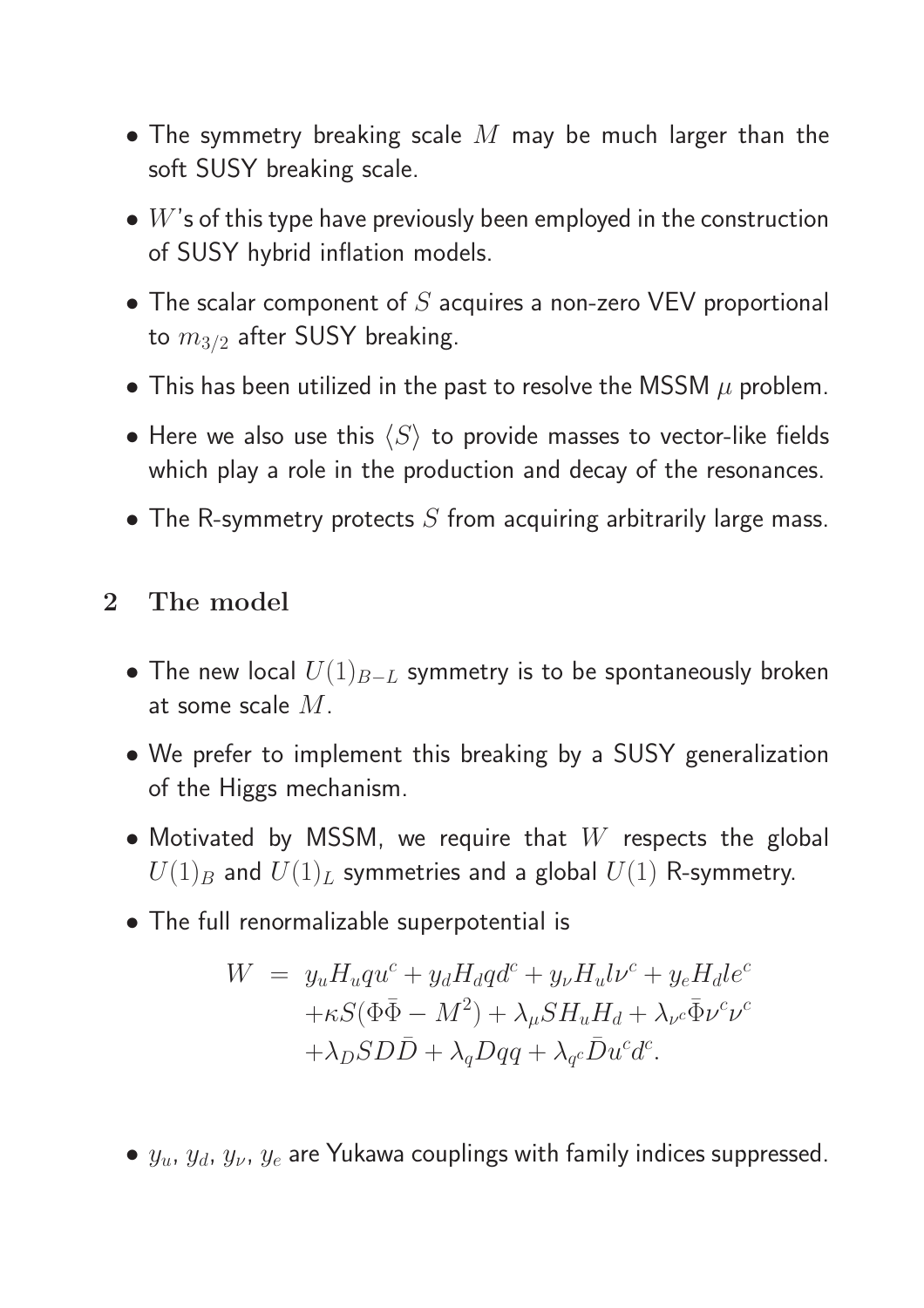- $\bullet$  Also  $q$ ,  $u^c$ ,  $d^c$ ,  $l$ ,  $\nu^c$ ,  $e^c$  are the usual quark and lepton superfields of MSSM including the right handed neutrinos  $\nu^c$ .
- $H_u$ ,  $H_d$  are the standard EW Higgs superfields.
- The gauge singlet  $S$  has the same R-charge as  $W$ , taken to be 2.
- So,  $H_u$ ,  $H_d$  have opposite R-charges, which are brought to zero by a  $Y$  transformation.
- The R-charges of  $u^c$  and  $d^c$  , as well as of  $\nu^c$  and  $e^c$  are equal.
- Consequently,  $B$  and  $L$  transformations can make the R-charges of  $q, u^c, d^c, l, \nu^c, e^c$  all equal to unity.
- To determine the  $R$  and  $B-L$  charges of the SM singlets  $\Phi$ ,  $\bar{\Phi}$ , we introduce the coupling  $\bar{\Phi} \nu^c \nu^c$ .
- This implies that their  $B L$  charge is 2,  $-2$  respectively, and their R-charges are zero.
- $\bullet$  Note that  $\bar{\Phi} \nu^c \nu^c$  generates masses for the  $\nu^c$ 's after the breaking of  $U(1)_{B-L}$  to its  $Z_2$  subgroup by  $\langle \Phi \rangle$ ,  $\langle \bar{\Phi} \rangle$ .
- We also introduce the coupling  $SD\bar{D}$ , where  $D$   $(\bar{D})$  are color triplet (antitriplet) and  $SU(2)_L$  singlet superfields.
- To determine the charges of  $D, \bar{D}$ , we need an additional coupling.
- Taking  $Dqq$ , we find that the R-charges of D, D vanish.
- Also, the Y of D is -1/3 and, thus, the Y of D is 1/3.
- Finally, the  $B L$  of  $D$  is -2/3 and that of  $D$  is 2/3 with their  $L$  vanishing.
- $\bullet$  Note that  $\bar{D}u^cd^c$  is also present as it respects all the symmetries.
- The  $Z_2$  subgroups of  $U(1)_{R}$ ,  $U(1)_{B-L}$  coincide with matter parity under which the (anti)quark, (anti)lepton superfields are odd.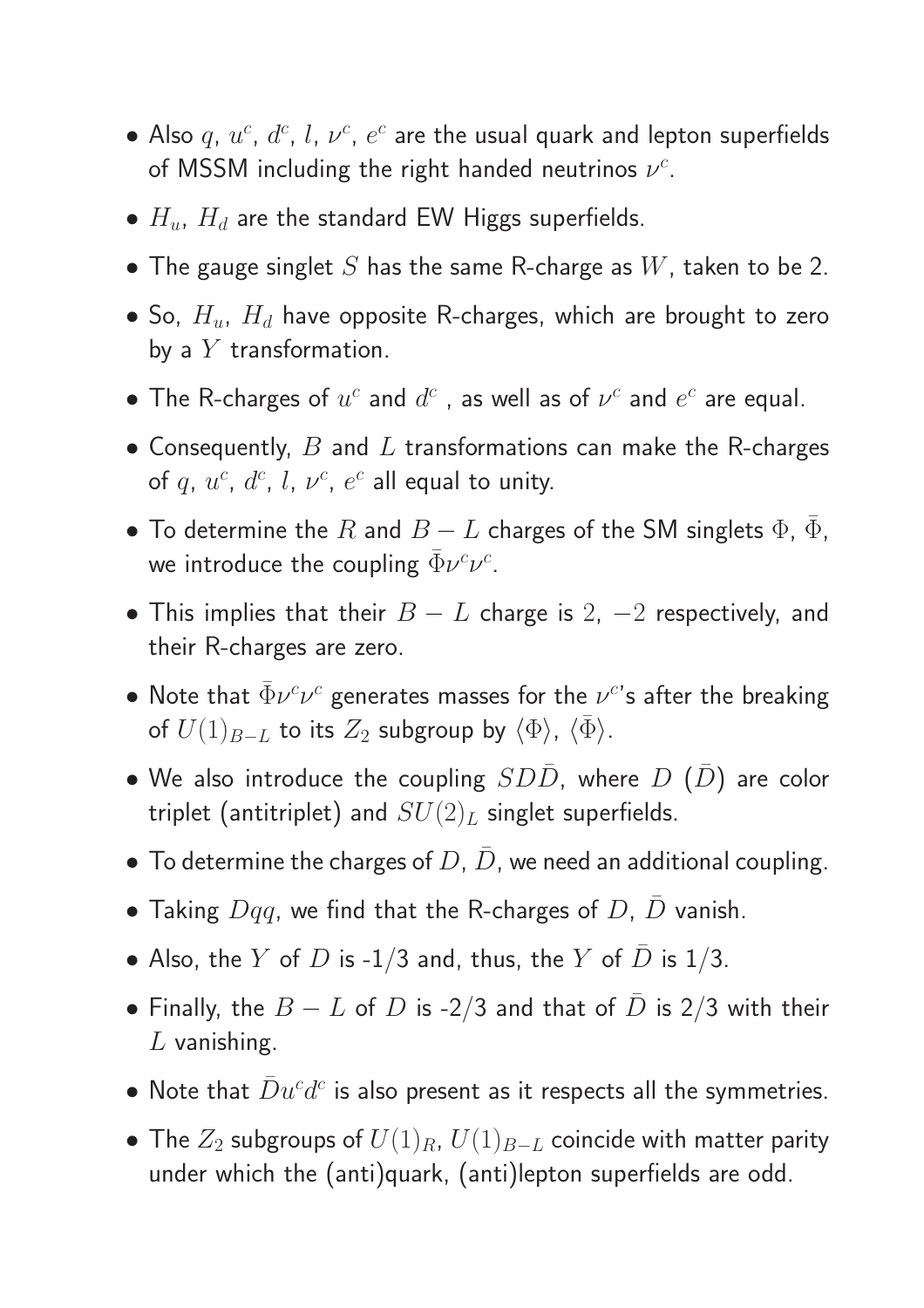- This  $Z_2$  remains unbroken by all the soft SUSY breaking terms and all the VEVs.
- We summarize below all the superfields of the model together with their transformation properties and charges.

| Superfields                     | Representions                        | Global Symmetries |                  |                  |
|---------------------------------|--------------------------------------|-------------------|------------------|------------------|
|                                 | under $G_{SM}$                       | В                 | L                | R                |
| Matter Superfields              |                                      |                   |                  |                  |
| $\boldsymbol{q}$                | (3, 2, 1/6)                          | 1/3               | $\left( \right)$ |                  |
| $u^c$                           | $(\bar{3}, 1, -2/3)$                 | $-1/3$            |                  |                  |
| $d^c$                           | $(\bar{3}, 1, 1/3)$                  | $-1/3$            |                  |                  |
|                                 | $(1, 2, -1/2)$                       |                   |                  |                  |
| $\nu^c$                         | (1, 1, 0)                            |                   | $-1$             |                  |
| $e^c$                           | (1, 1, 1)                            | $\left( \right)$  | $-1$             |                  |
| Higgs Superfields               |                                      |                   |                  |                  |
| $H_u$                           | (1, 2, 1/2)                          |                   | $\left( \right)$ | $\left( \right)$ |
| $H_d$                           | $(1, 2, -1/2)$                       |                   | ( )              |                  |
| S                               | (1, 1, 0)                            | $\left( \right)$  | $\bigcap$        | $\overline{2}$   |
| $\Phi$                          | (1, 1, 0)                            |                   | $-2$             |                  |
| $\bar{\Phi}$                    | (1, 1, 0)                            |                   | $\overline{2}$   | $\left( \right)$ |
| Vector-like Diquark Superfields |                                      |                   |                  |                  |
| $\overline{L}$                  | $(3,1,-1/3)$                         | $-2/3$            | $\left( \right)$ |                  |
|                                 | $(\mathbf{\bar{3}}, \mathbf{1},1/3)$ | 2/3               |                  |                  |

- Note that  $W$  is the most general renormalizable superpotential which obeys the symmetries of the model.
- Had we removed the B and L symmetries and kept only  $U(1)_{B-L}$ , the terms  $\bar{D}ql, \, Du^ce^c$ , and  $Dd^c\nu^c$  would be present too.
- They would yield fast proton decay and other  $B$  and  $L$  violating effects.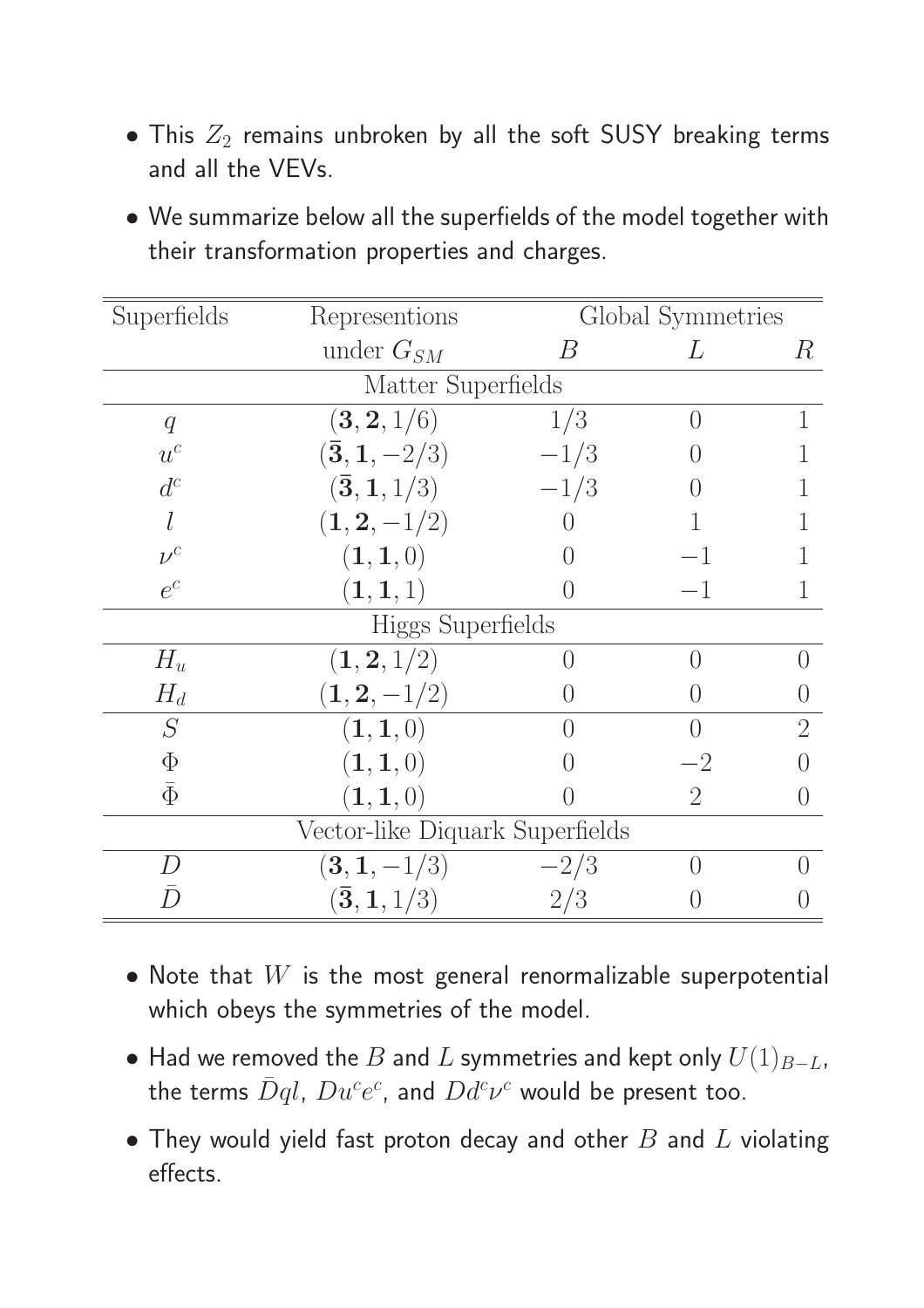- The spontaneous breaking of  $U(1)_{B-L}$  to  $Z_2$  will generate a network of local cosmic strings.
- Their string tension, determined by  $M$ , satisfies the most stringent relevant upper bound from pulsar timing arrays.
- The 'bare' MSSM  $\mu$  term is replaced by  $SH_uH_d$ .
- So the  $\mu$  term is generated after S acquires a non-zero VEV ∼ TeV from soft SUSY breaking.
- $\bullet$   $\langle S \rangle$  is also responsible for generating masses for the diquarks D,  $D$ , which may be found at the LHC.
- These masses are crucial in the production and decay of the diphoton resonances.
- The breaking of  $U(1)_{B-L}$  implemented with S,  $\Phi$ ,  $\Phi$  delivers, for exact SUSY, four scalars all with the same mass  $m_S = \frac{1}{2}$ √  $2\kappa M$ .
- Even for  $M \gg 1 \text{ TeV}$ ,  $m_S$  can be  $\simeq 750 \text{ GeV}$  for  $\kappa$  small enough.
- Note that, after SUSY breaking, the four resonances may end up with significantly different masses.

### 3 Analysis of the Model

 $\bullet$  The breaking of  $U(1)_{B-L}$  is achieved via the term  $\kappa S(\Phi\bar\Phi-M^2)$ which, for unbroken SUSY, gives the potential

$$
V = \kappa^2 |\Phi \bar{\Phi} - M^2| + \kappa^2 |S|^2 (|\Phi|^2 + |\bar{\Phi}|^2) + D - \text{terms.}
$$

- Here we made  $M$ ,  $\kappa$  real and positive by field rephasing.
- Vanishing of the D-terms yields  $|\Phi|=|\bar{\Phi}| \Longrightarrow \bar{\Phi}^* = e^{i\varphi} \Phi$ .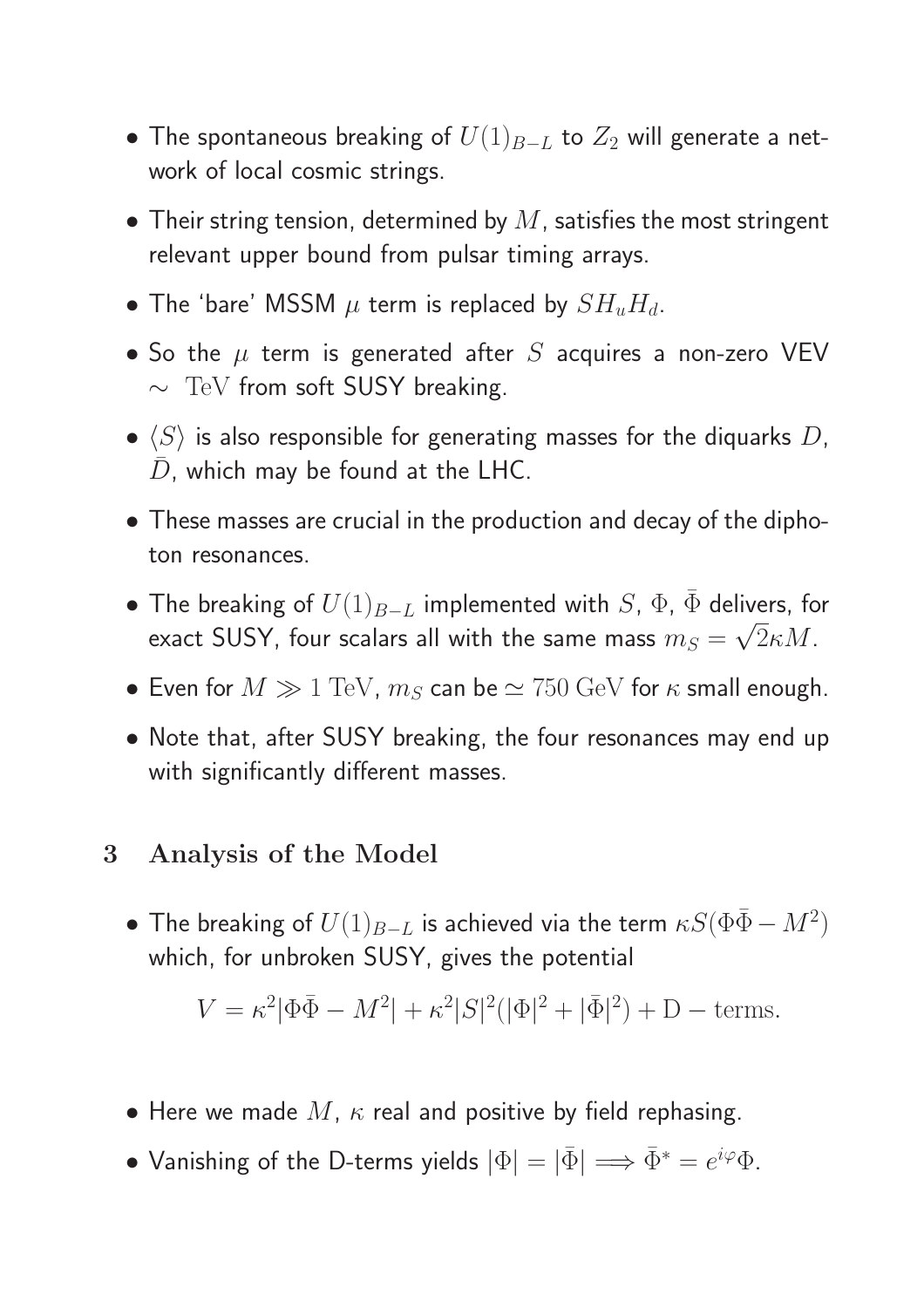- The F-terms vanish for  $S=0$ ,  $\Phi\bar{\Phi}=M^2$ , requiring  $\varphi=0$ .
- Rotating  $\Phi$ ,  $\bar{\Phi}$  to the positive real axis by a  $B-L$  transformation, we find the SUSY vacuum

$$
S = 0 \quad \text{and} \quad \Phi = \bar{\Phi} = M.
$$

- The mass spectrum of the scalar  $S \Phi \bar{\Phi}$  system is constructed by writing  $\Phi = M + \delta \Phi$  and  $\bar{\Phi} = M + \delta \bar{\Phi}$ .
- For unbroken SUSY, we find two complex scalar fields S and  $\theta =$  $(\delta \Phi + \delta \bar{\Phi}) / \sqrt{\frac{2}{\pi}}$  $2$  with equal masses  $m_S = m_\theta =$ √  $2\kappa M$ .
- Soft SUSY breaking can, of course, mix these fields and generate a mass splitting.
- For example, the trilinear soft term  $A\kappa S\Phi\bar\Phi$  yields a  ${\rm mass^2}$  splitting  $\pm$ √  $2\kappa MA$  with mass eigenstates  $(S{+}\theta^*)/2$ √  $2, (S-\theta^*)/$ √ 2.
- We assume, for simplicity, that the mixing is small and ignore it.
- Consider the soft SUSY breaking potential terms

$$
V_1 = A\kappa S \Phi \bar{\Phi} - (A - 2m_{3/2})\kappa M^2 S, \quad A \sim m_{3/2}
$$

arising from the  $W$  term  $\kappa S(\Phi\bar\Phi-M^2).$ 

- In minimal SURGA, the coefficients of the trilinear and linear soft terms are related as shown.
- Substituting  $\Phi = \bar{\Phi} = M$ , we obtain a linear term in S which, together with the mass term  $2\kappa^2M^2|S|^2$ , generates a VEV:

$$
\langle S \rangle = -\frac{m_{3/2}}{\kappa}.
$$

• From  $\lambda_{\mu} S H_{u} H_{d}$ , we obtain the  $\mu$  term with  $\mu = -\lambda_{\mu} m_{3/2}/\kappa$ .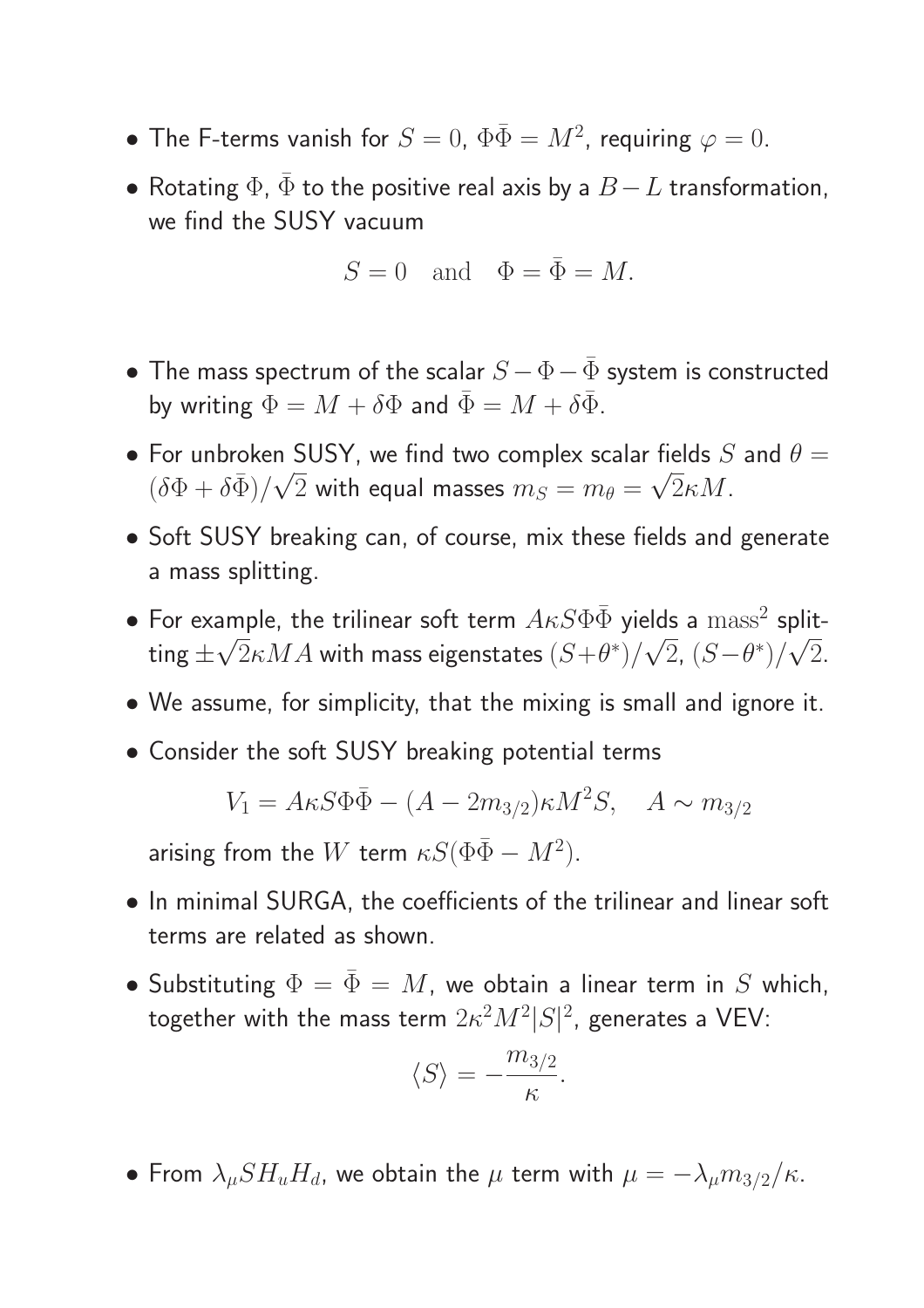- The same VEV generates mass terms  $m_D D D$  for the vector-like superfields D,  $\bar{D}$  via  $\lambda_D SD\bar{D}$  with  $m_D = -\lambda_D m_{3/2}/\kappa$ .
- To preserve gauge coupling unification, we introduce vector-like colorless,  $SU(2)_L$  doublets  $L$ ,  $\overline{L}$  equal in number to  $D$ ,  $\overline{D}$ .
- Note that with up to four  $D, \bar{D}$  and  $L, \bar{L}$  pairs with masses  $\sim$  TeV, the gauge couplings stay perturbative up to  $M_{\text{GUT}}$ .
- The L,  $\bar{L}$ 's with a  $W$  coupling  $\lambda_L SL\bar{L}$  can enhance the branching ratio of the decay of the scalars  $S$  and  $\theta$  to photons.
- They also allow the decay into  $W^{\pm}$ .
- $\bullet$  Introducing the  $W$  coupling  $Lle^c$ , the  $Y$  of  $L$   $(\bar L)$  is -1/2  $(1/2).$
- Their  $B$ ,  $L$ , and R-charges are all zero.
- These quantum numbers allow also the couplings  $SLH_u$ ,  $SH_dL$ ,  $Lqd^c$ ,  $\bar{L}qu^c$ , and  $\bar{L}l\nu^c$ .
- Substituting  $\langle S \rangle$  in  $\lambda_L SL\bar{L}$ ,  $L$ ,  $\bar{L}$  get a mass  $m_L = -\lambda_L m_{3/2}/\kappa$ .

#### 4 Diphoton Resonance

- $\bullet$  The real (pseudo)scalar  $S_1$   $(S_2)$  in  $S~=~(S_1 + i S_2) /$ √ 2 with  $m_S =$ √  $2\kappa M$  for exact SUSY can be produced by  $g$  fusion.
- The relevant graphs via a fermionic  $D$ ,  $D$  loop are shown in Fig. 1.
- In the absence of L,  $\overline{L}$ , they can decay into g,  $\gamma$ , or  $Z$  via the same diagram, but not to  $W^{\pm}$  since D,  $\bar{D}$  are  $SU(2)_L$  singlets.
- The most promising decay channel to search for these resonances is into two  $\gamma$  with the relevant diagram also shown in Fig. 1.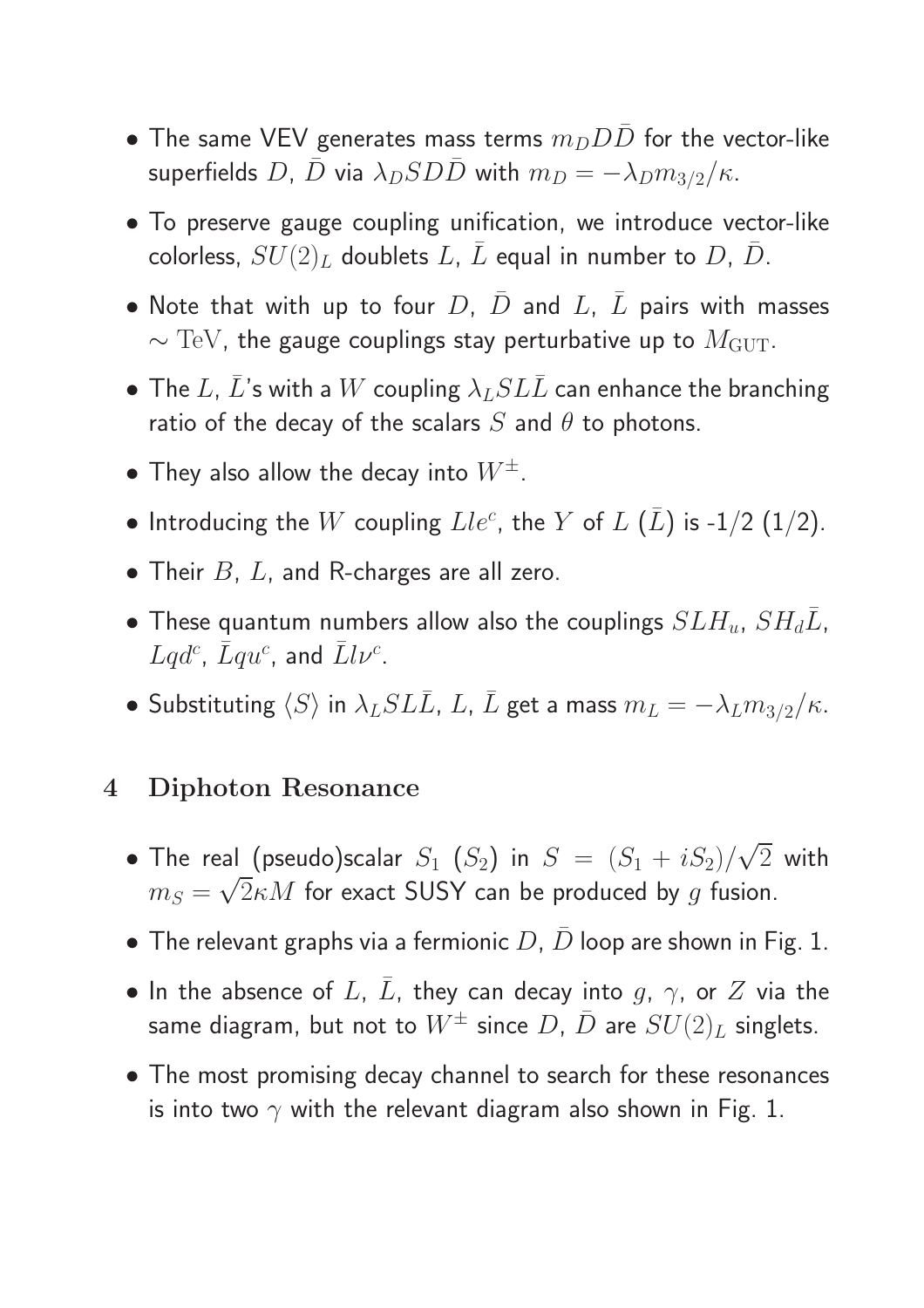

Figure 1: Production of the bosonic S by g fusion and its decay into  $\gamma$ . Solid (dashed) lines represent fermions (bosons). The arrows depict the chirality of the superfields and the crosses mass insertions.

• The cross section of the diphoton excess is

$$
\sigma(pp \to S_i \to \gamma\gamma) \simeq \frac{C_{gg}}{m_S s \Gamma_{S_i}} \Gamma(S_i \to gg) \Gamma(S_i \to \gamma\gamma).
$$

- Here  $C_{gg} \simeq 3163$ ,  $\sqrt{s} \simeq 13 \text{ TeV}$ ,  $\Gamma_{S_i} =$  total decay width of  $S_i$ .
- The decay widths of  $S_i$  to two g or two  $\gamma$  are

$$
\Gamma(S_i \to gg) = \frac{n^2 \alpha_s^2 m_S^3}{256 \pi^3 \langle S \rangle^2} A_i^2(x),
$$
  

$$
\Gamma(S_i \to \gamma \gamma) = \frac{n^2 \alpha_Y^2 m_S^3 \cos^4 \theta_W}{4608 \pi^3 \langle S \rangle^2} A_i^2(x).
$$

- *n* is the number of D,  $\bar{D}$  pairs with a common coupling  $\lambda_D$  to S.
- $A_1(x) = 2x[1 + (1 x) \arcsin^2(\frac{1}{\sqrt{x}})]$  $(\frac{1}{x})$ ],  $A_2(x) = 2x \arcsin^2(\frac{1}{\sqrt{x}})$  $\frac{1}{x}$ with  $x = 4m_D^2/m_S^2 > 1$ .
- $\bullet$   $\alpha_s$ ,  $\alpha_Y$  are the strong and  $Y$  fine-structure constants.
- If  $L$ ,  $\bar{L}$  are present, they also contribute to the  $\Gamma$  of  $S$  to  $\gamma$  via loop diagrams similar to the ones in the right part of Fig. 1.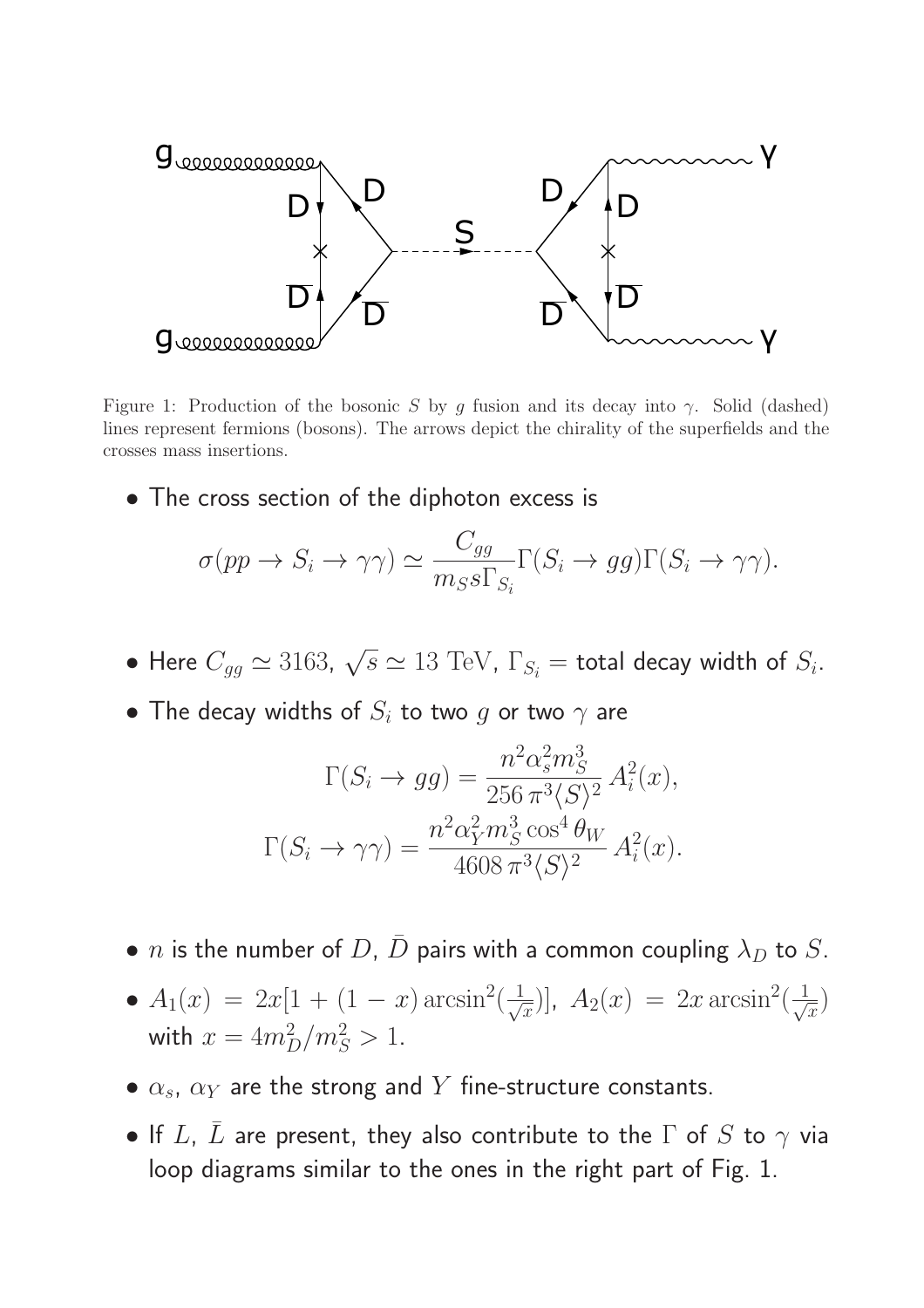• In this case, the equation for  $\Gamma(S_i \to \gamma \gamma)$  is replaced by

$$
\Gamma(S_i \to \gamma \gamma) = \frac{n^2 m_S^3 \alpha_Y^2 \cos^4 \theta_W}{4608 \pi^3 \langle S \rangle^2} A_i^2(x)
$$

$$
\left[1 + \frac{3 A_i(y)}{2 A_i(x)} \left(1 + \frac{\alpha_2 \tan^2 \theta_W}{\alpha_Y}\right)\right]^2.
$$

- $\bullet$   $\alpha_2$  is the  $SU(2)_L$  fine-structure constant,  $y = 4m_L^2/m_S^2 > 1$ .
- The cross section simplifies if  $S_i$  decay predominantly into  $g$ , namely, if  $\Gamma_{S_i} \simeq \Gamma(S_i \to gg)$ .
- In this case, one obtains  $\sigma(pp \to S_i \to \gamma\gamma) \simeq 8 \text{ fb}$  if

$$
\frac{\Gamma(S_i \to \gamma \gamma)}{m_S} \simeq 1.1 \times 10^{-6}.
$$

- For  $x$  and  $y$  just above 1, the  $S_i$  decay to  $D, \bar{D}$  and  $L, \bar{L}$  is blocked and  $A_1(x)$ ,  $A_2(y)$  are maximized with  $A_1 \simeq 2$ ,  $A_2 \simeq \pi^2/2$ .
- However, x close to 1 means  $m_D \simeq 375 \text{ GeV}$ , which is excluded by ATLAS and CMS. So we take  $m_D = 700 \text{ GeV}$ .
- Moreover, it is more beneficial to consider the decay of the  $S_2$ since  $A_2(x) > A_1(x)$  for all  $x > 1$ .
- We then find that the condition above is satisfied for  $|\langle S \rangle| \simeq$ 758 GeV, for  $n = 3$ ,  $m<sub>S</sub> \simeq 750$  GeV.
- In this case,  $\lambda_D \simeq 0.92$  and  $\lambda_L$  is just above 0.49.
- Note that the inclusion of L,  $\bar{L}$  enhances the decay width of  $S_2$ to  $\gamma$  by about a factor 58.5.
- For exact SUSY, the complex scalar  $S$  could decay into Higgsinos via the term  $\lambda_{\mu}SH_{u}H_{d}$  if this is kinematically allowed – Fig. 2(a).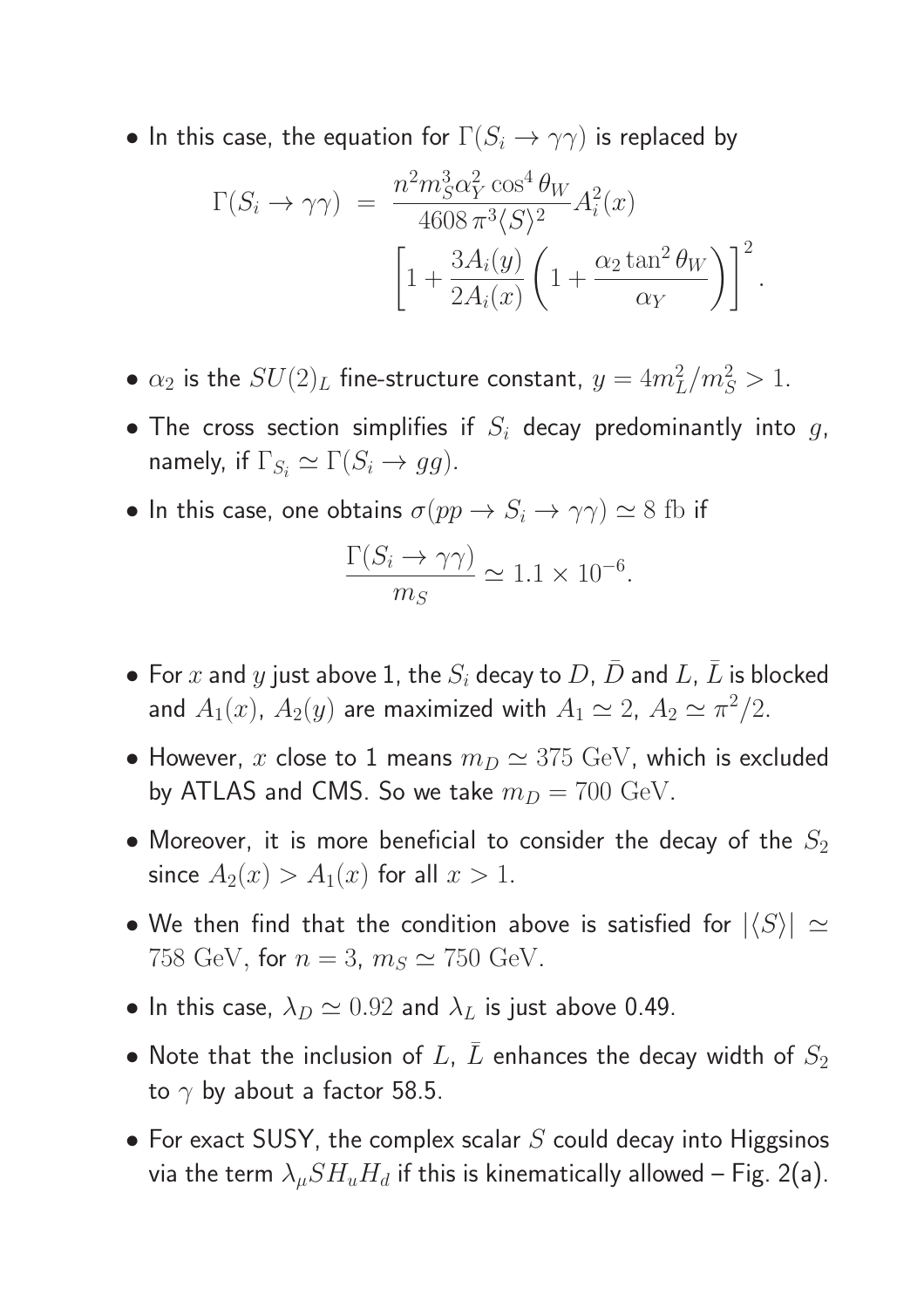

Figure 2: Decay of the bosonic component of S into MSSM Higgsinos  $(\tilde{H}_u, \tilde{H}_d)$  and right handed sneutrinos  $(\tilde{\nu}^c)$ . The notation is as in Fig. 1.

- $S$  could also decay into right handed sneutrinos via the F-term  $F_{\bar{\Phi}}$  between  $\kappa S \Phi \bar{\Phi}$  and  $\bar{\Phi} \nu^c \nu^c$  after substituting  $\langle \Phi \rangle$  – Fig. 2(b).
- The decay widths in the two cases are, respectively,

$$
\Gamma_H^S = \frac{\lambda_\mu^2}{8\pi} m_S, \quad \Gamma_{\nu^c}^S = \frac{\lambda_{\nu^c}^2}{8\pi} m_S,
$$

- Depending on the kinematics the total decay width of the resonance could easily lie in the multi-GeV range.
- The diphoton, dijet, diboson events in this case are sub-dominant.
- Our estimate of  $|\langle S \rangle|$  holds if the decay of S into Higgsinos and right handed sneutrinos is kinematically blocked.
- This is achieved for  $|\mu| = \lambda_{\mu} |\langle S \rangle| > m_S/2 \simeq 375 \,\text{ GeV}$  (or  $\lambda_\mu \gtrsim 0.49$ ) and  $\lambda_{\nu^c} M > m_S/2.$
- Demanding that the mass of the  $B L$  gauge boson  $m_{Z'} =$  $\sqrt{6}g_{B-L}M > 3$  TeV, we find that  $g_{B-L}M \gtrsim 1225$  GeV.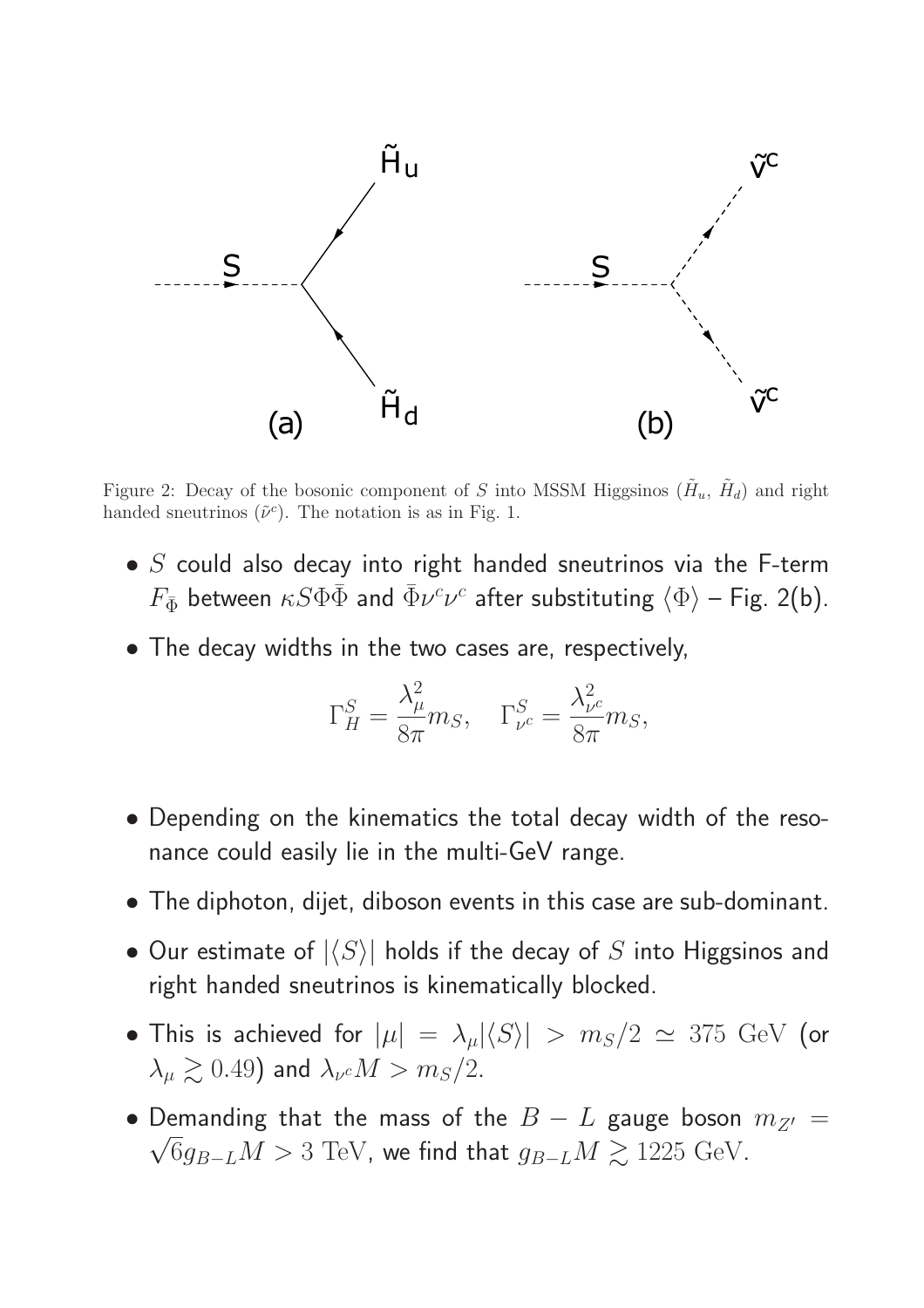- Setting  $m_{3/2} = 50$  GeV, we obtain  $\kappa \simeq 0.066$ ,  $M \simeq 8040$  GeV,  $\lambda_{\nu^c} \gtrsim 0.047$ , and  $g_{B-L} \gtrsim 0.15$ .
- A gravitino in this mass range is a plausible cold matter candidate.
- $g_{B-L} \lesssim 0.25$ ,  $\lambda_D$ , and  $\lambda_L$  remain perturbative up to  $M_{\text{GUT}}$ .
- If  $g_{B-L} \simeq 0.24$ , it unifies with the MSSM gauge couplings.
- So the requirements for a viable diphoton resonance are met.
- The spin zero field  $\theta = (\theta_1 + i \theta_2)/2$ √  $2$  consists of a (pseudo)scalar  $\theta_1$   $(\theta_2)$  field with mass  $m_\theta =$ √  $2\kappa M$  in the SUSY limit.
- It couples to the scalar vector-like fields  $D, \bar D$  via the F-term  $F_S$ between  $\kappa S \Phi \bar{\Phi}$  and  $\lambda_D SD\bar{D}$  with coupling constant  $\lambda_D m_{\theta}$ .



Figure 3: Production of the bosonic component of  $\theta$  by q fusion and its subsequent decay into  $\gamma$ . The notation is as in Fig. 1 with the crosses indicating mass squared insertions.